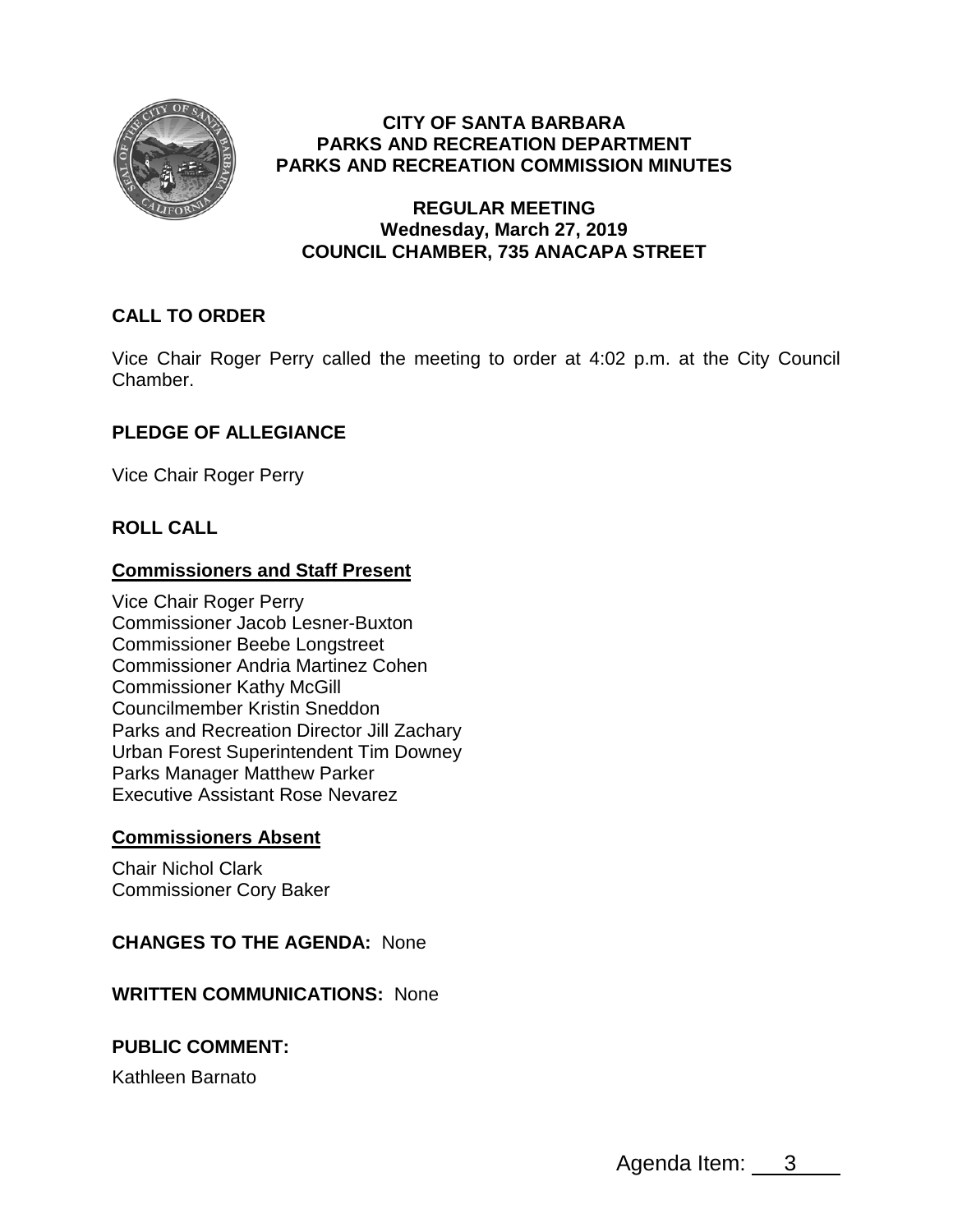# **YOUTH COUNCIL REPORT:**

Youth Council President Nathaniel Getachew reported recruitment for new members is underway and will close on April 23. Ten members are seniors and leaving the Youth Council after graduation. The Teen Leadership conference will take place on April 27.

Youth Council Member Marco Palmerin reported on the Gun Safety Ad Hoc Committee and CAGV Task Force, and the April fundraiser with Draughtsman Aleworks.

### **COMMISSIONER COMMITTEE ASSIGNMENT REPORTS:**

Commissioner Longstreet attended and reported on the Neighborhood Advisory Council meeting. She also attended the De la Guerra Plaza Revitalization Project Community Workshop on March 9, and spoke in support of the Project at the City Council Meeting on March 26. Information on the project can be found on the City of Santa Barbara website.

Commissioner Lesner-Buxton attended and reported on the Youth Council meeting.

Commissioner McGill attended and reported on the PARC Foundation Board Meeting and attended the De la Guerra Plaza Revitalization Project Community Workshop.

### **COMMISSION AND STAFF COMMUNICATIONS:** None

### **CEREMONIAL ITEMS:** None

### **CONSENT ITEMS:**

### **1. Subject: Summary of Council Actions – For Information (Attachment)**

The Commission received the report.

#### **2. Subject: Minutes – For Action (Attachment)**

Recommendation: That the Commission waive the reading and approve the minutes of the Regular Meeting of February 27, 2019.

#### **Motion:**

**Commissioner Longstreet / McGill to waive the reading and approve the minutes of the Regular Meeting of February 27, 2019.**

**Vote:**

**Unanimous voice vote (5/0)**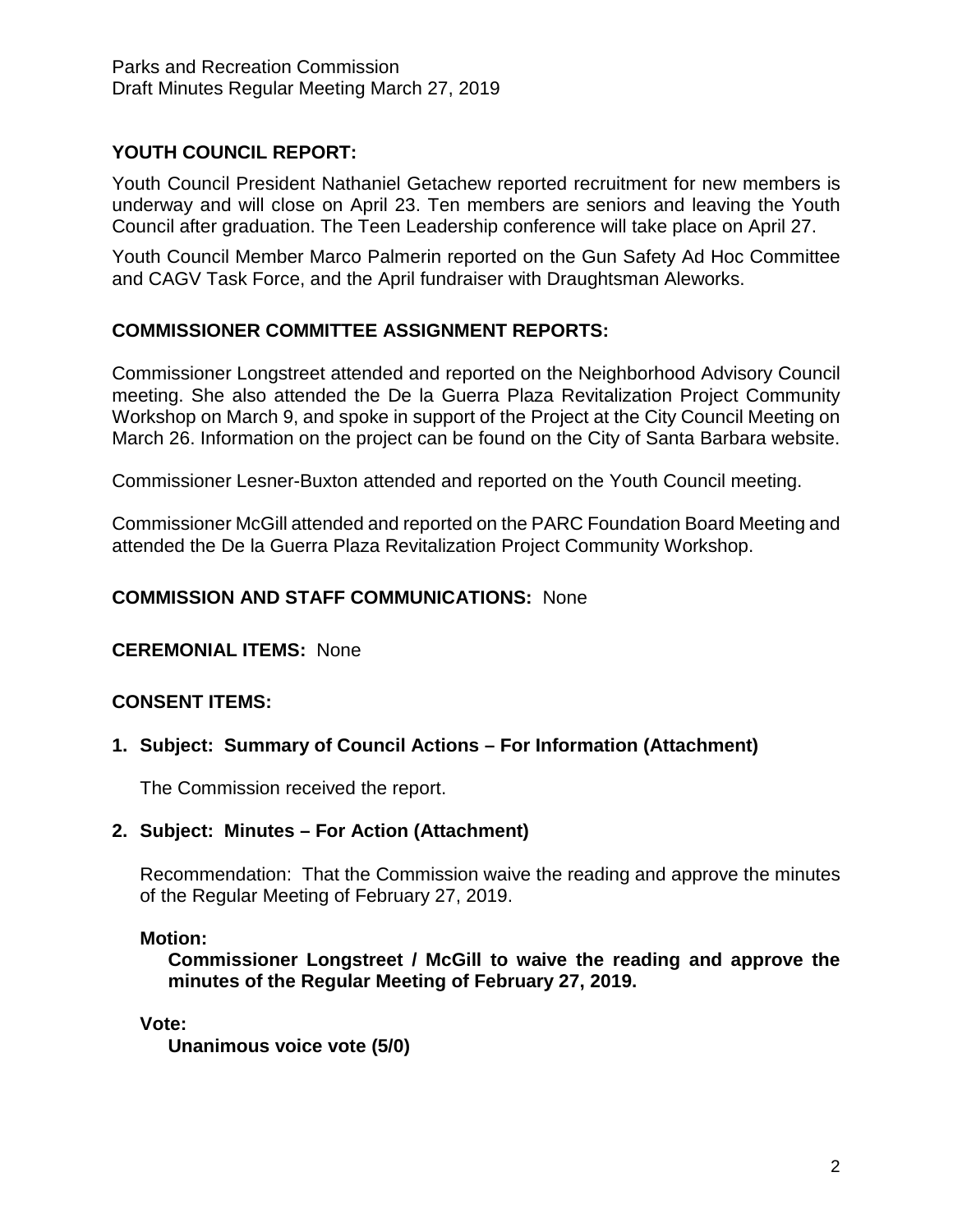# **STREET TREE ADVISORY COMMITTEE ITEMS**

Any action of the Parks and Recreation Commission made pursuant to Municipal Code Chapter 15.20, Tree Planting and Maintenance or 15.24, Preservation of Trees, may be appealed to the City Council within ten days, pursuant to provisions of Section 1.30.050 of the Municipal Code.

### **3. Subject: Street Tree Advisory Committee Recommendations – For Action (Attachments)**

Documents:

-Staff Report dated March 27, 2019 -Staff PowerPoint presented by Staff

Speakers:

-Urban Forest Superintendent Tim Downey

-Public Speaker Marilyn Dove (Item 3A.2)

-Public Speaker Terilynn Langsev, property owner, (Items 3A.1 & 3A.2)

-Public Speaker Satterlee Yates (Item 3.A.3)

-Public Speaker Alex Pujo (Item 3.A.3)

Recommendation: That the Commission:

- A. Approve the following Setback Tree removal requests with conditions:
	- 1. 801 Sea Ranch Dr. *Eucalyptus spp.*, Eucalyptus Terilynn Langsev

The Commission received the report and the following action was taken:

## **Motion:**

**Commissioner Longstreet / Martinez Cohen to concur with the Street Tree Advisory Committee recommendation to approve the removal on the condition it be replaced with two trees in addition to the one previously required, not on the California Native Plant Society list of invasive trees.**

## **Vote:**

**Unanimous voice vote (5/0)**

2. 801 and 829 Sea Ranch Dr. – *10 various trees* – Burke, Theofanous, Hammond, and Langsev

The Commission received the report, listened to testimony, their questions were answered, and the following action was taken:

### **Motion:**

**Commissioner McGill / Longstreet to concur with the Street Tree Advisory Committee recommendation to approve the removals on the condition that they are replaced with nine trees that are not on the**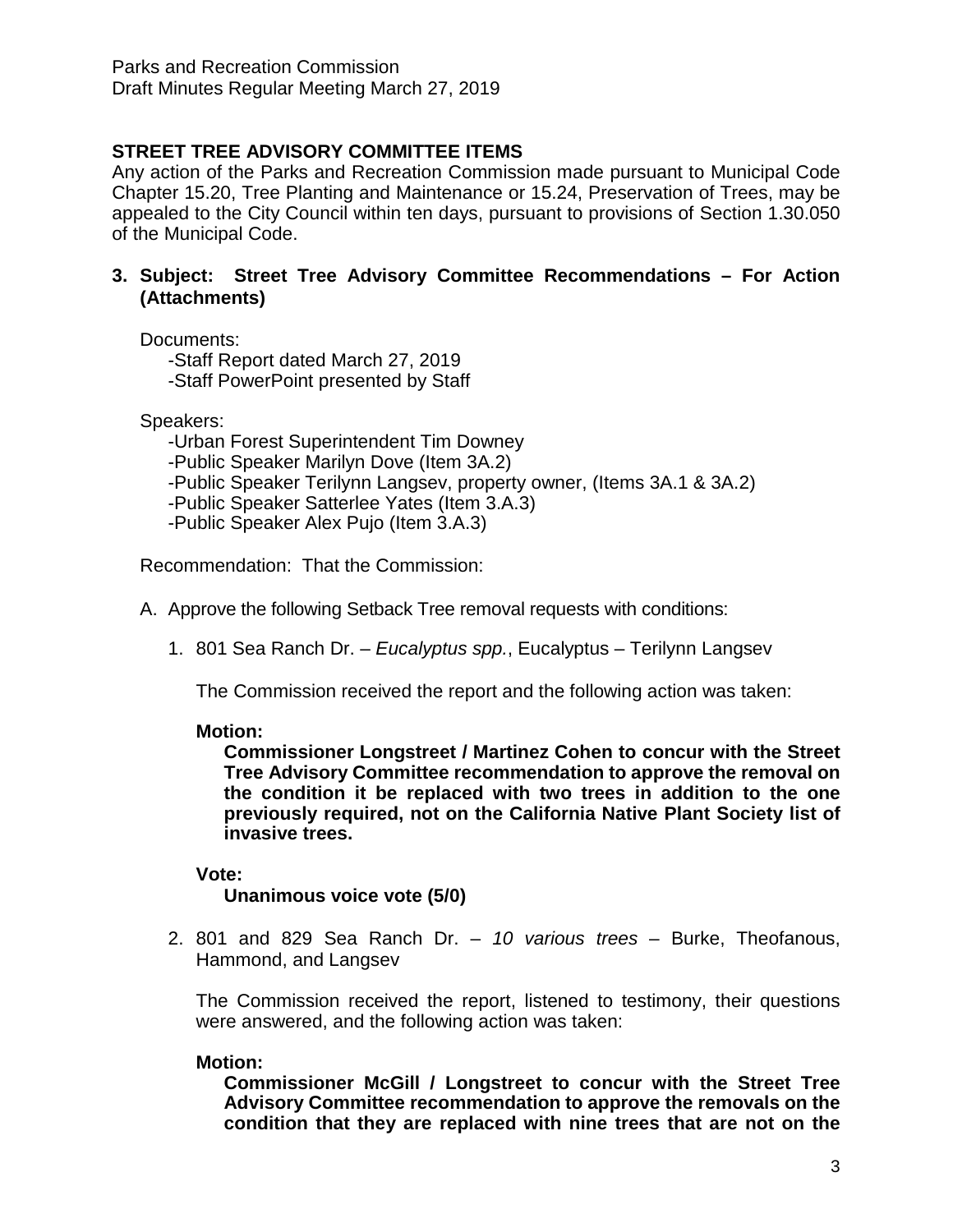**California Native Plant Society list of invasive trees and have the potential to achieve 20-30 feet in height. Three trees to be placed at 801 Sea Ranch Drive, and six at 829 Sea Ranch Drive.**

#### **Vote:**

#### **Majority voice vote (4/1) (Nay: Martinez Cohen)**

3. 2122 Bath St. – *(1) Persea Americana*, Avocado and *(1) Afrocarpus falcatus*, African Fern Pine – Alex Pujo, Pujo and Associates, Inc.

The Commission received the report, listened to testimony, their questions were answered, and the following action was taken:

#### **Motion:**

**Commissioner Longstreet / McGill to concur with the Street Tree Advisory Committee recommendation to approve the removals on the condition the trees be replaced as noted on the plan.**

#### **Vote:**

#### **Unanimous voice vote (5/0)**

- B. Deny the following Street Tree removal request:
	- 1. 2514 Castillo St. *Eucalyptus nicholii*, Nichol's Willowleafed Peppermint Gum – Blanca F. Benedict

The Commission received the report their questions were answered, and the following action was taken:

#### **Motion:**

**Commissioner Longstreet / Martinez Cohen to concur with the Street Tree Advisory Committee and deny the removal.**

#### **Vote:**

**Unanimous voice vote (5/0)**

#### **ADMINISTRATIVE AND STAFF REPORTS**

#### **4. Subject: Director's Report – For Information (Attachment)**

Documents:

-Staff Report dated March 27, 2019

Speaker:

`

-Parks and Recreation Director Jill Zachary